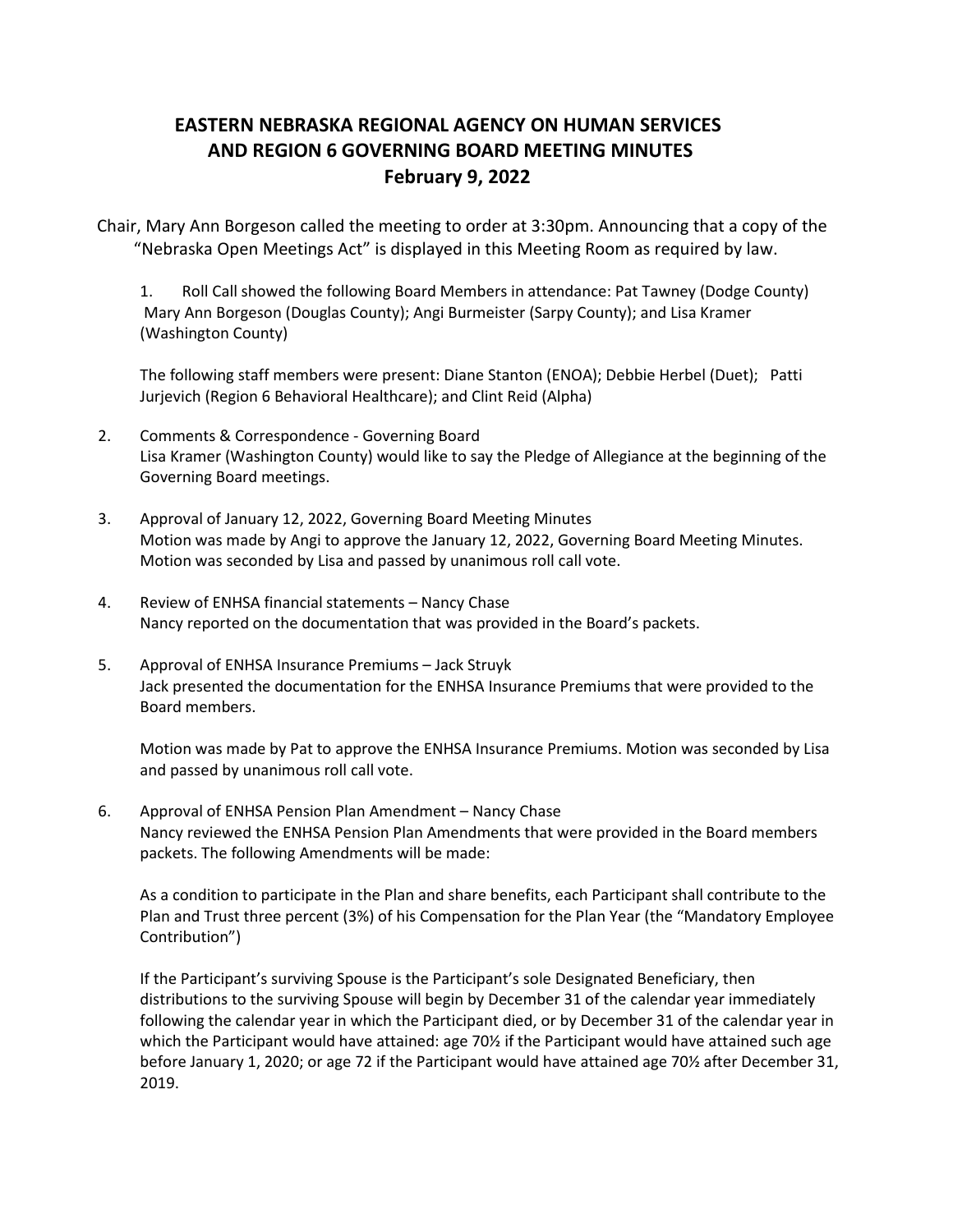For any Participant who attained age 70½ before January 1, 2020, the Participant attains age 70½, or the Participant retires; and For any Participant who attains age 70½ after December 31, 2019, the Participant attains age 72, or the Participant retire.

Motion was made by Lisa to approve the ENHSA Pension Plan Amendment. Motion was seconded by Angi and passed by unanimous roll call vote.

7. Approval to pursue audit of ENHSA Pension Plan for the year end 12/31/2021 – Nancy Chase The Chair would like the agencies to have a discussion on pursuing an audit of the ENHSA Pension Plan.

Motion was made by Lisa to postpone the Approval to pursue audit of ENHSA Pension Plan for the year-end 12/31/2021. Motion was seconded by Angi and passed by unanimous roll call vote.

- 8. Attorney Comments Chris Jerram There were no Attorney Comments
- 9. Report from Lobbyist Sean Kelley The report from the Lobbyist was sent to all members of the Board and each of the Directors.
- 10. Director's Report There was no Director's Report
- 11. Comments from the Public (please limit to 3 minutes each person) There were no comments from the Public.
- 12. Motion to Adjourn out of ENHSA Admin and enter ENOA Motion was made by Pat to Adjourn out of ENHSA Admin and enter ENOA. Motion was seconded by Angi and passed by unanimous roll call vote.

## **ENOA**

- 13. Approval of Volunteer Agreement with 360 Community Services Diane Stanton Motion was made by Lisa to approve the Volunteer Agreement with 360-Community Services. Motion was seconded by Angi and passed by unanimous roll call vote.
- 14. Policy Updates Diane Stanton
	- a. Personal Care Services Service Limitations
	- b. Rural Transportation Weather Closures

Motion was made by Pat to approve the Policy Updates (Personal Care Services – Service Limitations and Rural Transportation). Motion was seconded by Angi and passed by unanimous roll call vote.

15. Opening of FY 2023 printing bids for New Horizon's publication – Diane Stanton The following three bids were opened during the meeting: Enterprise Media, National Print Co. and Forum Communications. These bids will be reviewed and brought back at the March meeting for final approval.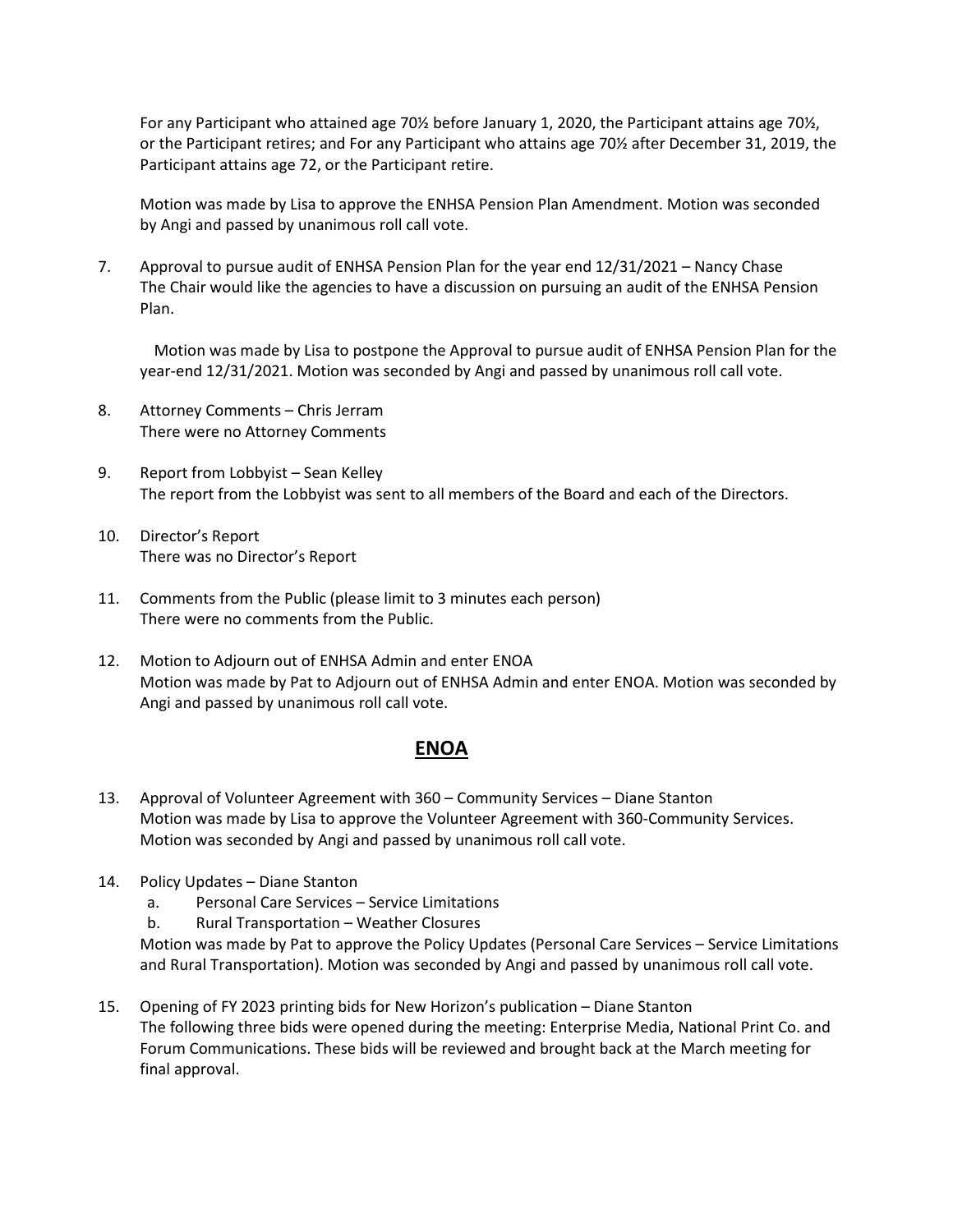16. Opening of FY 2023 – FY 2025 caterer contract bids for Nutrition Programs – Congregate/Home Delivered Meals – Diane Stanton

There was one proposal submitted, Company Kitchen, this will be reviewed and brought back to the March meeting for approval.

- 17. Approval of Aging with Spirit Foundation Corporation Document Diane Stanton Motion was made by Pat to approve the Aging with Spirit Foundation Corporation Document. Motion was seconded by Angi and passed by unanimous roll call vote.
- 18. Director's Report Diane Stanton

Diane reported that ENOA received a large donation of produce bags, there will be 500 bags donated to clients. These deliveries will occur March 2<sup>nd</sup> and April 6<sup>th</sup>. March 22<sup>nd</sup> is the 50<sup>th</sup> Anniversary of the National Nutrition Programs. ENOA will be focusing on activities to Celebrate. Trish reported via Teams that the State Monitoring Visit went without findings. ENOA will be receiving \$2.5M of ARPA funding and will be distributed in two installments.

- 19. Motion to Ratify and Affirm all items brought by ENOA to the 1/12/22 Governing Board Meeting. Motion was made by LIsa to Ratify and Affirm all items brought by ENOA to the 1/12/22 Governing Board Meeting. Motion was seconded by Pat and passed by unanimous roll call vote.
- 20. Comments from the Public (please limit to 3 minutes each person) There were no Comments from the Public.
- 21. Motion to Adjourn out of ENOA and enter Region 6 Behavioral Healthcare Motion was made by Angi to Adjourn out of ENOA And enter Region 6 Behavioral Healthcare. Motion was seconded by Lisa and passed by unanimous roll call vote.

## **Region 6 Behavioral Healthcare**

22. Approval of Worker's Comp, Commercial, D&O, and Cyber Security Insurance Coverage – Katie Shipp - Dodge Partners Insurance

Katie reviewed the documentation provided to the Board members, outlining each coverage provided and the renewal premiums.

Motion was made by Pat to Approve the Worker's Comp, Commercial, D&O, and Cyber Security Insurance Coverage. Motion was seconded by Angi and passed by unanimous roll call vote.

- 23. Nurturing Healthy Behaviors Melissa Schaefer
	- a. Review of Proposed Plan and Budget
	- b. Approval of Funding Plan

Melissa reviewed the Proposed Work Plans and Budgets provided in the Board member's packets.

Motion was made by Angi to Approve the Nurturing Healthy Behaviors Funding Plan and Budget. Motion was seconded by Pat and passed by unanimous roll call vote.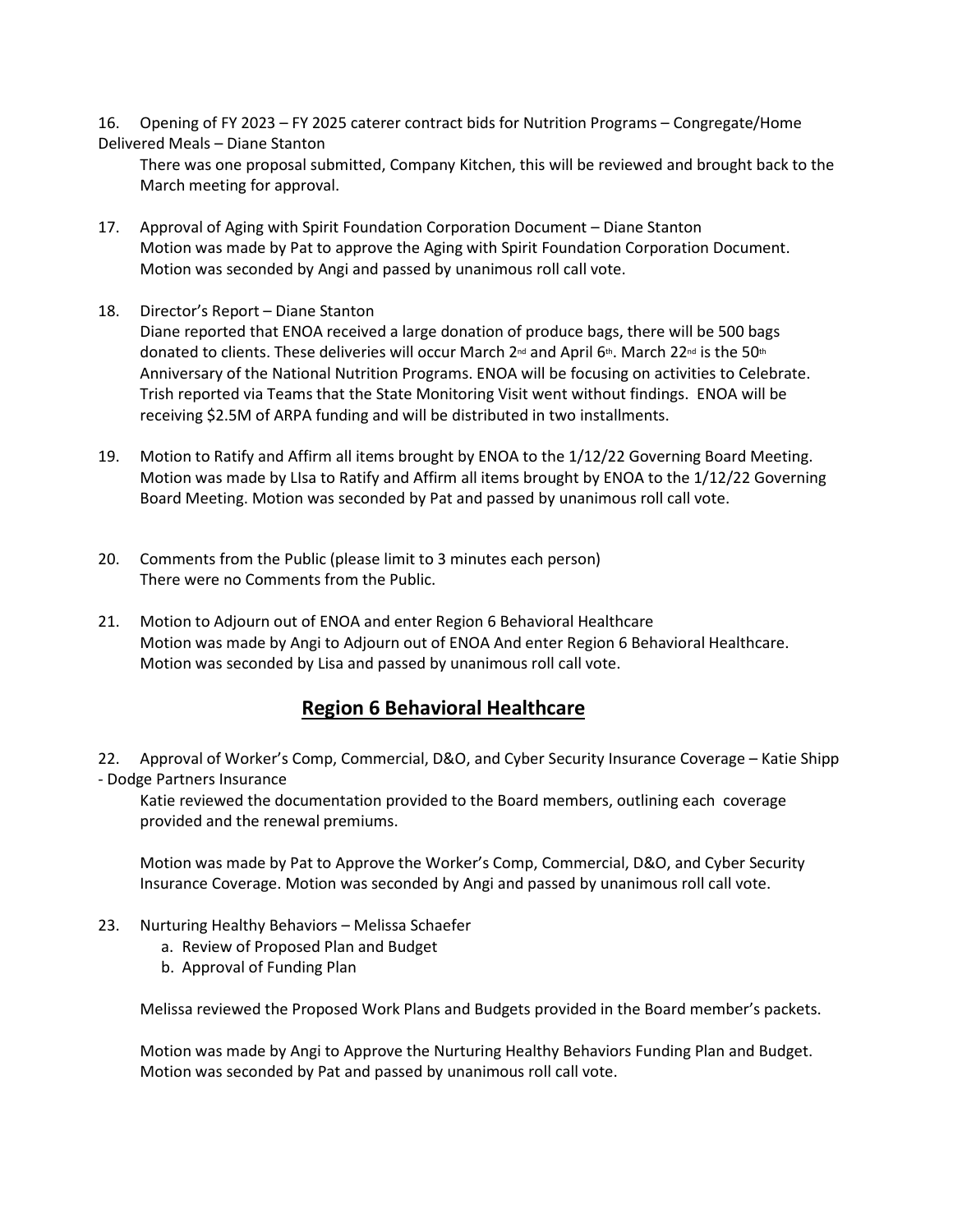24. Re-appointment of John Sheehan, Sarpy County, to Behavioral Health Advisory Committee, 3/1/22- 2/28/25 – Patti Jurjevich

Motion was by Angi to approve the Re-appointment of John Sheehan, Sarpy County, to Behavioral Health Advisory Committee, 3/1/22-2/28/25. Motion was seconded by Pat and passed by unanimous roll call vote.

- 25. Second Quarter Financial Statements Patti Jurjevich Patti reviewed the Second Quarter Financial Statements provided in the Board's packets.
- 26. Approval of Contracts and Amendments Patti Jurjevich

Patti recapped the requests for contracts and amendments that are in the packet for review by the Board.

Motion was made by Lisa to approve the Contracts and Amendments. Motion was seconded by Pat and passed by unanimous roll call vote.

27. Director's Report – Patti Jurjevich

Patti recapped the normal reports that are included in the Board's packets. She also reported on the 988 Planning and how a successful transition from the Nebraska Suicide Prevention Lifeline to a 988- Crisis line will be implemented by July 1, 2022 and will ensure a timely response for Nebraskan's experiencing a mental health crisis and save lives.

28. Motion to Ratify and Affirm all items brought by Region 6 Behavioral Healthcare to the 1/12/22 Governing Board Meeting

Motion was made by Lisa to Ratify and Affirm all items brought by ENOA to the 1/12/22 Governing Board Meeting. Motion was seconded by Angi and passed by unanimous roll call vote.

- 29. Comments from the Public (please limit to 3 minutes each person) There were no Comments from the Public.
- 30. Motion to Adjourn out of Region 6 Behavioral Healthcare and enter Duet

Motion was made by Lisa to Adjourn out of Region 6 Behavioral Healthcare and enter Duet. Motion was seconded by Angi and passed by unanimous roll call vote.

#### **Duet**

31. Approval to sell 15141 Adams Street and 6751 Blondo Street – Debbie Herbel Motion was made by Pat to approve selling 15141 Adams Street and 6751 Blondo Street. Motion was seconded by Angi and passed by unanimous roll call vote.

32. Approval to list 1122 Parc Street, 3801 N 50<sup>th</sup> Street, 15141 Adams Street, and 6751 Blondo Street with PJ Morgan Real Estate – Debbie Herbel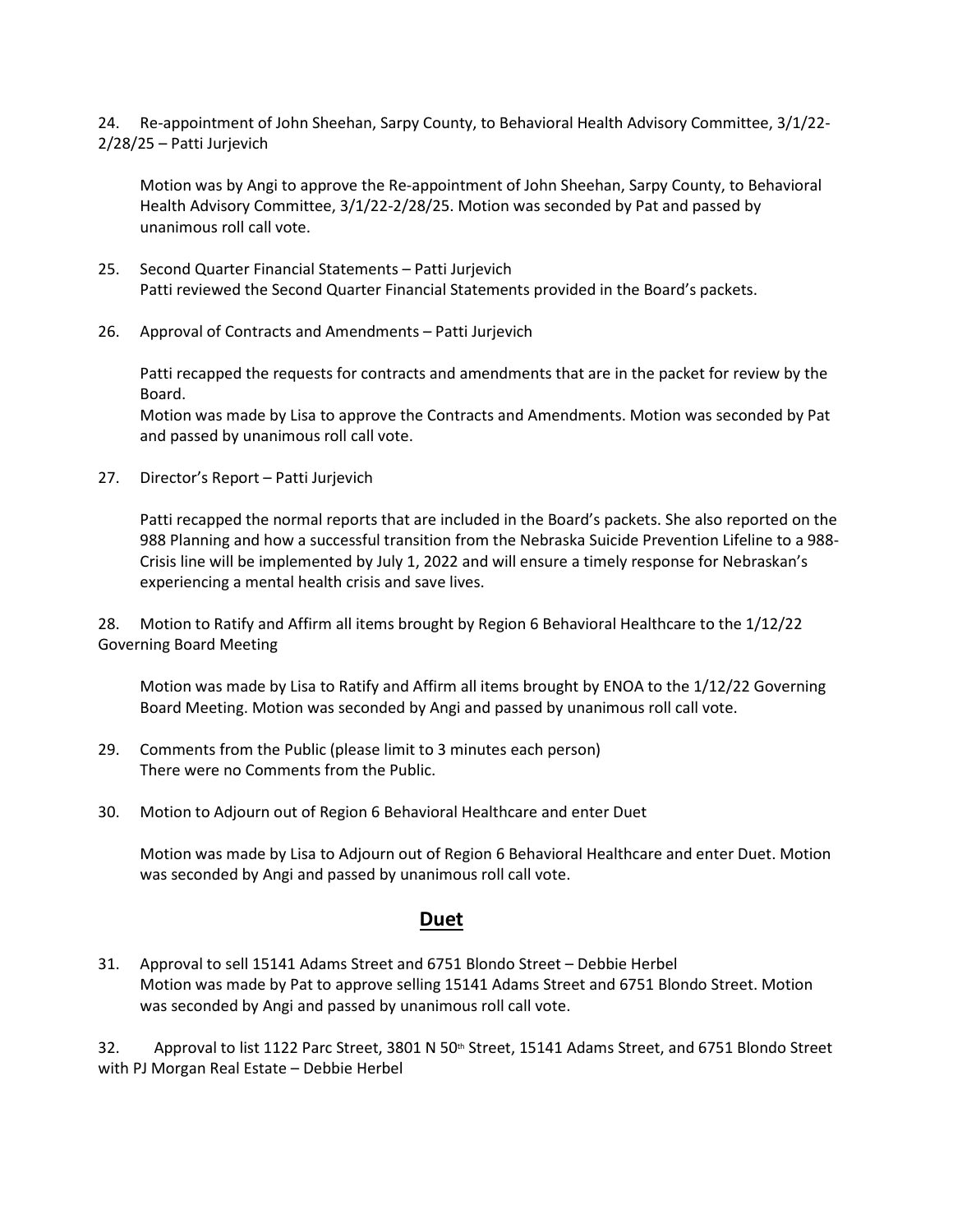Motion was made by Pat to approve the listing of 1122 Parc Street, 3801 N 50<sup>th</sup> Street, 15141 Adams Street, and 6751 Blondo Street with PJ Morgan Real Estate. Motion was seconded by Angi and passed by unanimous roll call vote.

33. Approval of Bonus Structure for Employee's – Debbie Herbel Debbie requested a \$600,000 budget for a one-time bonus for Duet employees. She explained that this bonus would be contingent on the CMS funding approval.

Motion was made by Pat to approve the Bonus Structure for Employee's contingent on the approval of CMS funding. Motion was seconded by Angi and passed by unanimous roll call vote.

- 34. Approval for Matt Kluver to Duet Foundation Debbie Herbel Motion was made by Pat to approve Matt Kluver for the Duet Foundation Board. Motion was seconded by Lisa and passed by unanimous roll call vote.
- 35. Approval of Rewards Gateway Program Debbie Herbel Debbie presented the Rewards Gateway Program, stating that this is a employee recognition platform, this program would be implemented in place of attendance bonus, birthday gifts, years of service, etc. This program will allow staff to purchase items of their choice.

Motion was made by Pat to approve the Rewards Gateway Program. Motion was seconded by Lisa and passed by unanimous roll call vote.

36. Approval of 5310 Grant Resolution – Debbie Herbel Debbie stated that this Resolution is a requirement for the 5310 Grant Application. This Grant will reimburse some of the staff costs for transporting individuals to Omaha.

Motion was made by Angi to Approve the 5310 Grant Resolution. Motion was seconded by Lisa and passed by unanimous roll call vote.

- 37. Ratification of Tree Removal at 3704 Summit Plaza Drive Debbie Herbel Debbie explained that Duet received a nuisance complaint for 3704 Summit Plaza Drive. Duet utilized Martinez Yard Service to remove trees at the property. Motion was made by Lisa to approve the Ratification of Tree Removal at 3704 Summit Plaza Drive. Motion was seconded by Angi and passed by unanimous roll call vote.
- 38. Director's Report Debbie Herbel Debbie reported that herself and Sarah Graham have been lobbying for LB 1172 and LB 893, explaining LB 893 would be a permanent 15% increase that would start July 1, those funds would be utilized for employee raises and will have an answer after the bill is passed. LB 1172 will increase 15% using ARPA funds for 3 years. The total increase would be 30% and would be utilized for staff raises.

Debbie reported the move to the new North building is on hold until April due to the Sale of the house.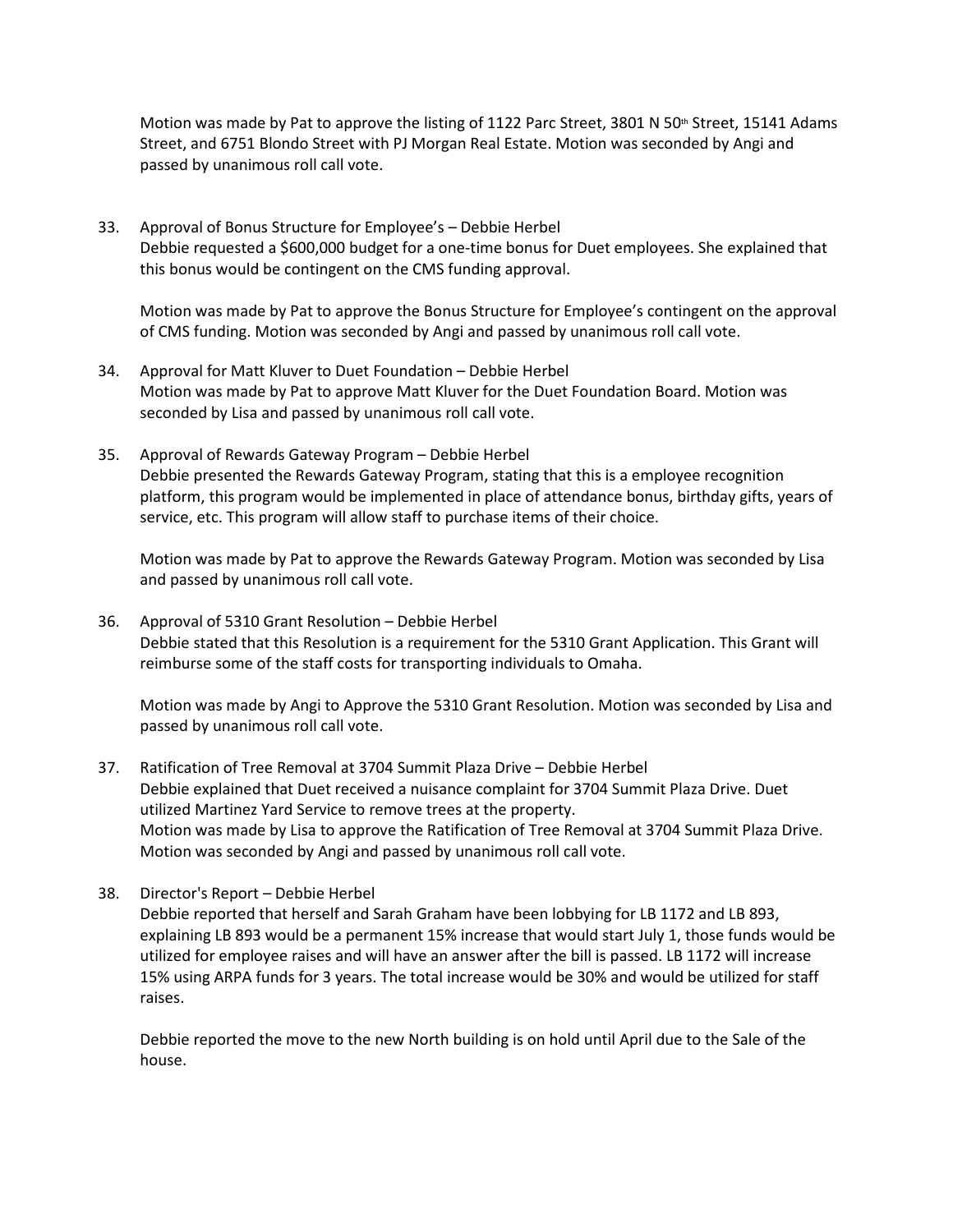Debbie also reported that the Duplex project is underway, and Duet is ready to advertise for contractor bids.

- 39. Request for Executive Session Debbie Herbel The Chair moved this request to the end of the meeting.
- 40. Motion to Ratify and Affirm all items brought by Duet to the 1/12/22 Governing Board Meeting

Motion was made by Pat to Ratify and Affirm all items brought by ENOA to the 1/12/22 Governing Board Meeting. Motion was seconded by Angi and passed by unanimous roll call vote.

41. Comments from the Public (please limit to 3 minutes each person)

Kim Quick, Teamsters Local 554 Lobbyist, offered assistance in Lobbying for increased funding.

42. Motion to Recess out of Duet and enter Alpha Motion was made by Angi to recess out of Duet and enter Alpha. Motion was seconded by Pat and passed by unanimous roll call vote.

#### **Alpha**

43. Approval for Renewal of Claris Works Agreement – Clint Reid Clint reported that this allows FileMaker Pro to run, it will cost a yearly fee of \$5,190.00 to renew.

Motion was made by Lisa to approve the Renewal of Claris Works Agreement. Motion was seconded by Pat and passed by unanimous roll call vote.

- 44. Approval of 11 Student Contracts
	- a. 10 Omaha Public Schools
	- b. 1 Council Bluffs Community Schools

Motion was made by Pat to Approve the above 11 Student Contracts. Motion was seconded by Angi and passed by unanimous roll call vote.

45. Director's Report – Clint Reid

Clint reported a new student from Woodbine Schools. Currently there are two students with Covid, 66 students are enrolled and 12 students in transition.

46. Request for Executive Session – Clint Reid

Motion was made by Angi at 5:46 p.m. that the Board with Attorney Chris Jerram, Attorney Mark McQueen, and Clint Reid move into Executive Session to discuss possible litigation and to reconvene in open session. Motion was seconded by Lisa and passed by unanimous roll call vote.

Motion was made by Angi at 5:59 p.m. that the Board with Attorney Chris Jerram, Attorney Mark McQueen, and Clint Reid reconvene and reopened the meeting to the public. Motion was seconded by Lisa and passed by unanimous roll call vote. The Chair stated that no action was taken while in executive session.